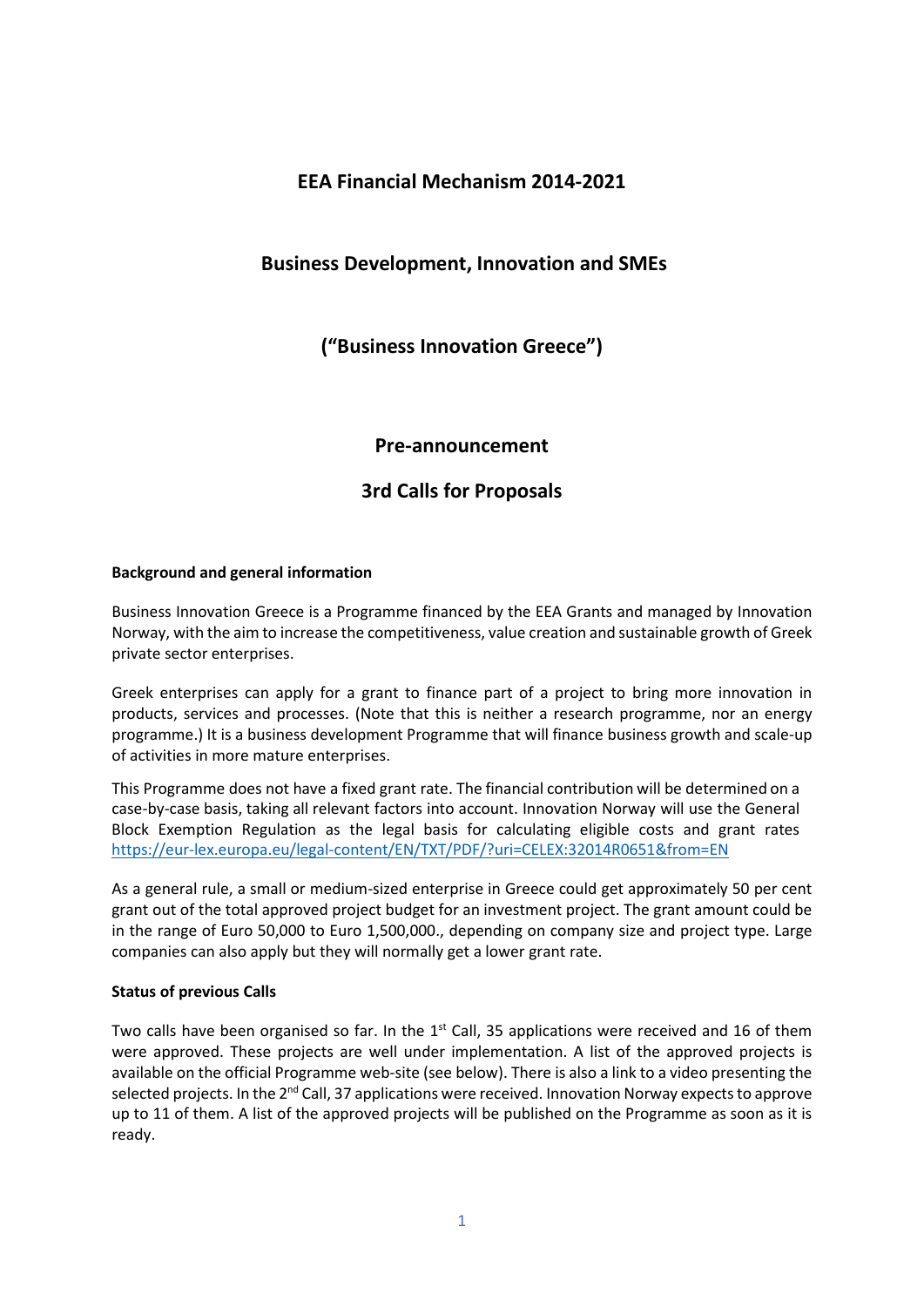### **Pre-announcement 3rd Call for Proposals**

A third Call for Proposals are expected to be announced in February 2022 with a deadline for submission of applications after three months. The available budget will be approx. Euro 8,500,000. The Call will be published on the Programme web-site (see below). The three focus areas of the Programme and the third Call are: Green Industry Innovation, Blue Growth and ICT.

In the 3<sup>rd</sup> Call for Proposals, we encourage projects related to:

- Greening of the manufacturing and production industries. Support can be given to investments in more green technologies to increase the production capacity, diversify products or services, or contribute to a fundamental change in the production process to make it more environmentally friendly. (All sectors are eligible.)
- Digitalisation/automation/optimisation of production/process lines (in the direction of Industry 4.0).
- Blue Growth can support sustainable growth in the marine and maritime sector in general. Examples of projects could be development or investment in maritime supra-structures, ship repair, maritime and marine safety, development of solutions related to marine litter and waste, development of solutions on blue energy etc.

### **Project partnership opportunity**

This Programme represents a unique partnership opportunity  $-$  a gateway to new expertise and modern technology from project partners in one of the Donor States (Norway, Iceland and Liechtenstein) or from Greece. Project cooperation offers many benefits, both immediate and in the long term.

Please note that the project partnership model is not as you might be used to from EU programs like Horizon2020. In the Business Innovation Greece Programme the main focus is to develop the Applicant enterprise from Greece. They need to be the main beneficiary of the project results.

Companies, clusters, NGOs, institutions etc. from the Donor States and/or from Greece could be project partners, for the individual Greek company.

Partners should be actively involved in, and effectively contribute to, the implementation of the project. The contribution from a partner should be necessary to achieve a successful project result and it should be required by the Greek Applicant. However, the contribution needs to be tailormade for the project, and not something that can be bought "off the shelf" from several suppliers/consultants.

o Ex. in an investment project:

Sharing of best practices and contribute with expertise/competence/know-how, from similar company/activity in Donor States. This is usually a small part of the project and the Applicant/the Greek company must be willing to co-finance this additional cost, which they most probably will, if they see it as an added value to the project.

o Ex. in an R&D project: